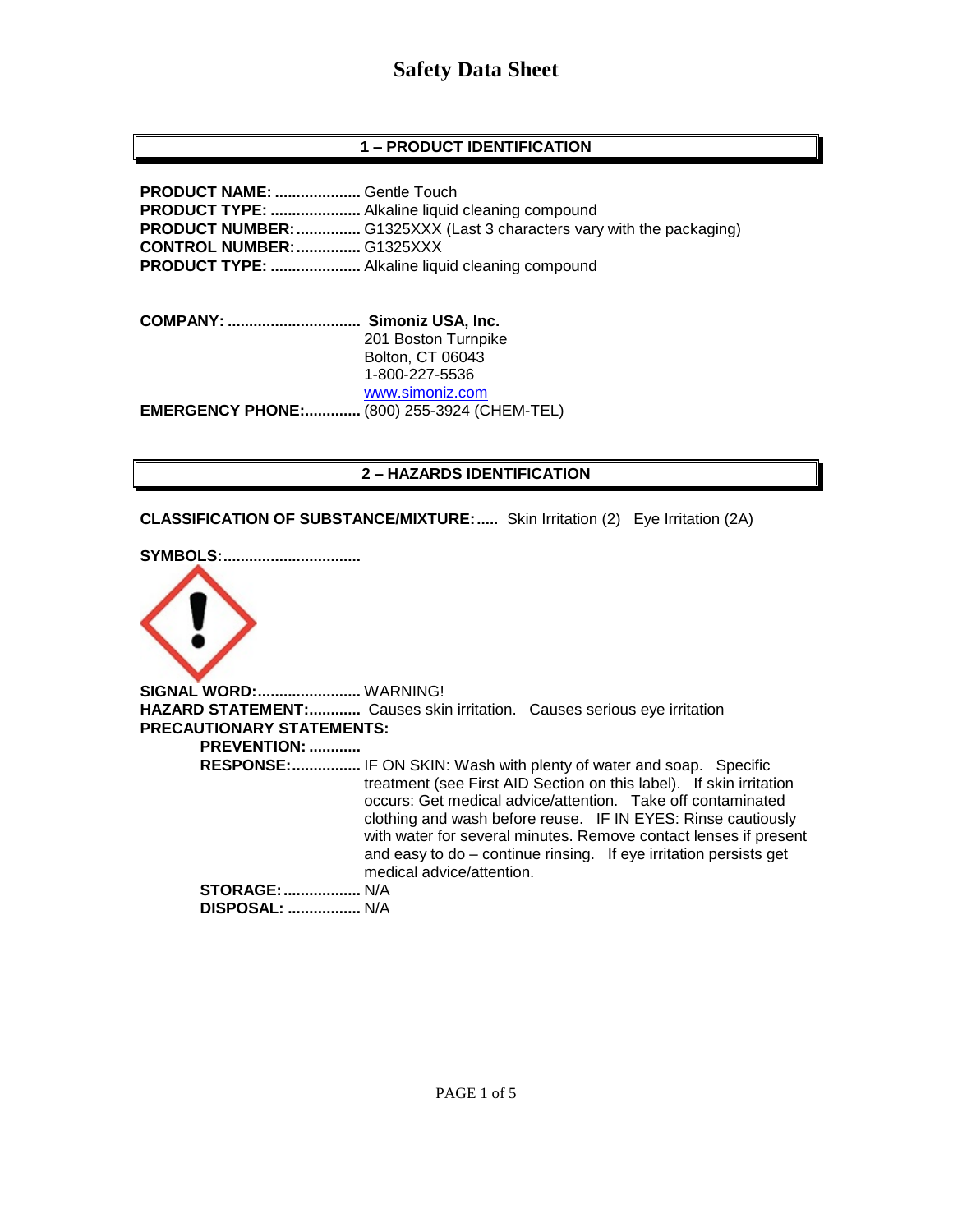# **3 – COMPOSITION / INFORMATION ON INGREDIENTS**

Water 7732-18-5 Calcium Carbonate 1317-65-3 Sodium Octane Sulfonate 5324-84-5 Smectite Clay 12199-37-0 Sodium Metasilicate 6834-92-0

### **INGREDIENT C.A.S. NUMBER**

Percentages of ingredients are being withheld as trade secret information. This information will be disclosed as necessary to authorized individuals

# **4 – FIRST-AID MEASURES**

|                        | <b>BREATHING (INHALATION):</b> If victim shows signs of discomfort or irritation, remove to fresh                                                           |
|------------------------|-------------------------------------------------------------------------------------------------------------------------------------------------------------|
|                        | air. If symptoms persist, get immediate medical attention.                                                                                                  |
|                        | <b>SWALLOWING (INGESTION): .</b> DO NOT INDUCE VOMITING! Drink a large quantity of water or                                                                 |
|                        | milk. Do not attempt to give liquids to an unconscious person.                                                                                              |
|                        | Get immediate medical attention!                                                                                                                            |
| EYES:                  | Ingestion. Not likely to be inhaled in dangerous amounts.                                                                                                   |
| <b>SKIN (DERMAL): </b> | Flush from skin and clothing with large amounts of fresh water. If<br>irritation persists, consult physician. Wash contaminated clothing<br>before wearing. |
|                        |                                                                                                                                                             |

# **5 – FIRE-FIGHTING MEASURES**

| <b>EXTINGUISHING MEDIA:</b> This product is non-flammable. Use extinguishing media suitable |
|---------------------------------------------------------------------------------------------|
| for materials already burning.                                                              |
| <b>SPECIAL FIRE FIGHTING PROCEDURES: Firefighters working in areas where this</b>           |
| product is present should be equipped with an approved, fully                               |
| enclosed SCBA.                                                                              |
| <b>UNUSUAL FIRE AND EXPLOSION HAZARDS:  None known.</b>                                     |

# **6 – ACCIDENTAL RELEASE MEASURES**

**SPILL PROCEDURES:.............** Dike to prevent spillage into streams or sewer systems. Consult local, state and federal authorities.

**WASTE DISPOSAL: .................** As recommended by local, state and federal authorities.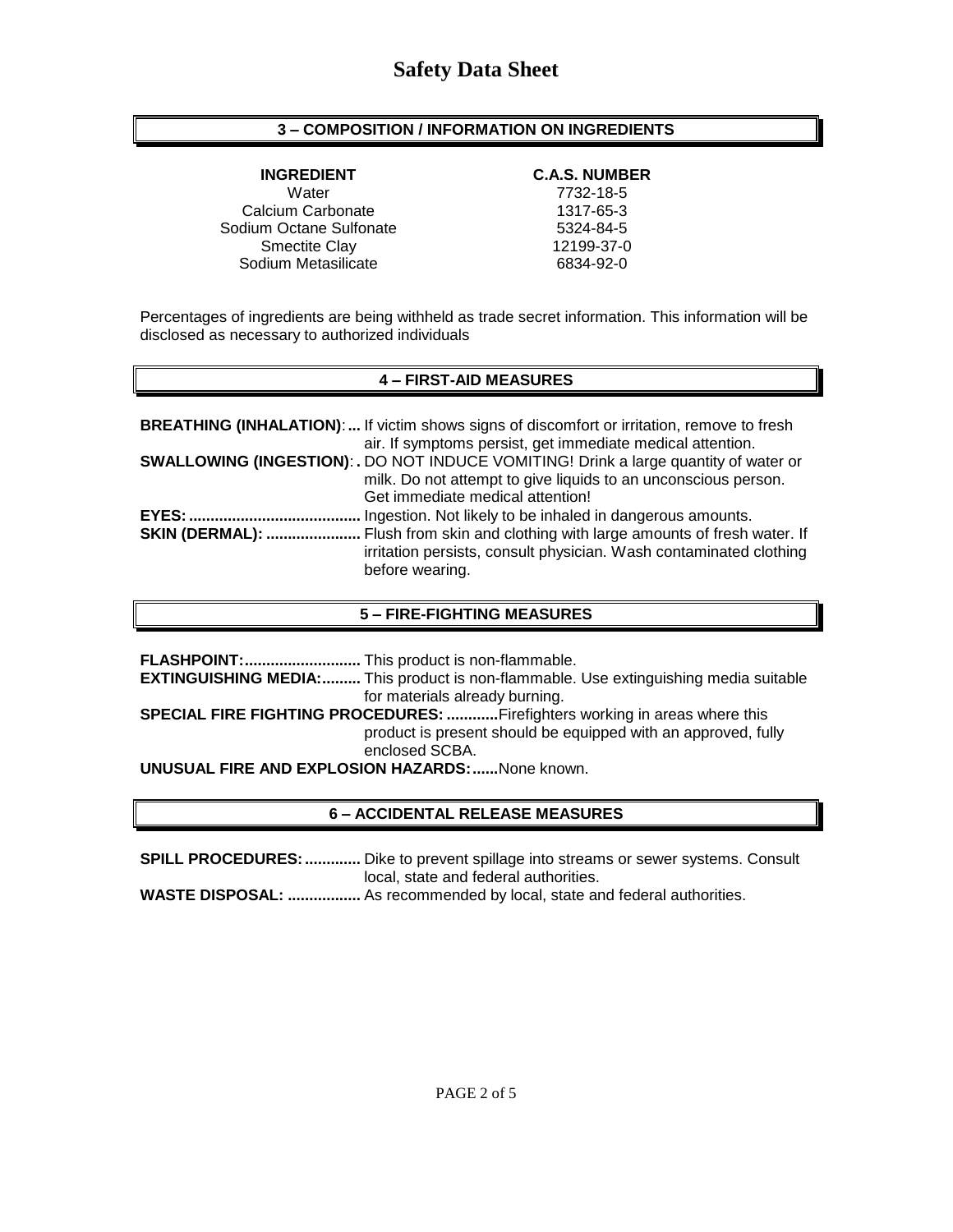#### **7 – HANDLING and STORAGE**

| <b>STORAGE:</b>  | Store in a cool, well ventilated area. Avoid overheating or                                                                                                                                                                                                              |
|------------------|--------------------------------------------------------------------------------------------------------------------------------------------------------------------------------------------------------------------------------------------------------------------------|
|                  | freezing.                                                                                                                                                                                                                                                                |
| <b>HANDLING:</b> | Under normal use according to label instructions, special<br>protection should not be necessary. Wear eye protection if<br>product is likely to splash. Do not place this product in an<br>unmarked container! Keep away from children! Spilled material is<br>slippery. |

#### **8 – EXPOSURE CONTROLS / PERSONAL PROTECTION**

**RESPIRATORY PROTECTION:**Not usually needed in well-ventilated areas. If needed, use a NIOSH approved respirator.

**PROTECTIVE CLOTHING:.......** Nitrile or PVC gloves, and chemical splash goggles.

**ADDITIONAL MEASURES: ......** Under normal use according to label instructions, special protection should not be necessary. Wear eye protection if product is likely to splash.Do not place this product in an unmarked container! Keep away from children! Spilled material is slippery.

| <b>INGREDIENT</b>       | <b>C.A.S. NUMBER</b> | PEL                   |
|-------------------------|----------------------|-----------------------|
| Water                   | 7732-18-5            | No limits established |
| Calcium Carbonate       | 1317-65-3            | 5 mg/m3 TWA           |
| Sodium Octane Sulfonate | 5324-84-5            | No limits established |
| <b>Smectite Clay</b>    | 12199-37-0           | 5mg/m3 TLV            |
| Sodium Metasilicate     | 6834-92-0            | No limit established  |

#### **9 – PHYSICAL / CHEMICAL PROPERITES**

| <b>APPEARANCE &amp; ODOR: </b> White to cream colored liquid. Lemon scented. |
|------------------------------------------------------------------------------|
| ODOR THRESHOLD:  N/A                                                         |
|                                                                              |
| MELTING POINT:  210 degrees F.                                               |
| <b>FREEZING POINT:  N/A</b>                                                  |
| BOILING POINT: 210 degrees F.                                                |
| <b>BOILING POINT RANGE: N/A</b>                                              |
| FLASHPOINT: This product is non-flammable.                                   |
| <b>EVAPORATION RATE: N/A</b>                                                 |
| FLAMMABILITY (solid/gas): N/A                                                |
| EXPLOSION LIMITS:  N/A                                                       |
| VAPOR PRESSURE:  N/A                                                         |
| VAPOR DENSITY (AIR=1): Greater than 1.                                       |
| <b>SPECIFIC GRAVITY:  1.06</b>                                               |
| SOLUBILITY IN WATER:  Dispersible.                                           |
| <b>PARTITION COEFFICIENT:  N/A</b>                                           |
|                                                                              |
|                                                                              |
| VISCOSITY:  Significant Body                                                 |
|                                                                              |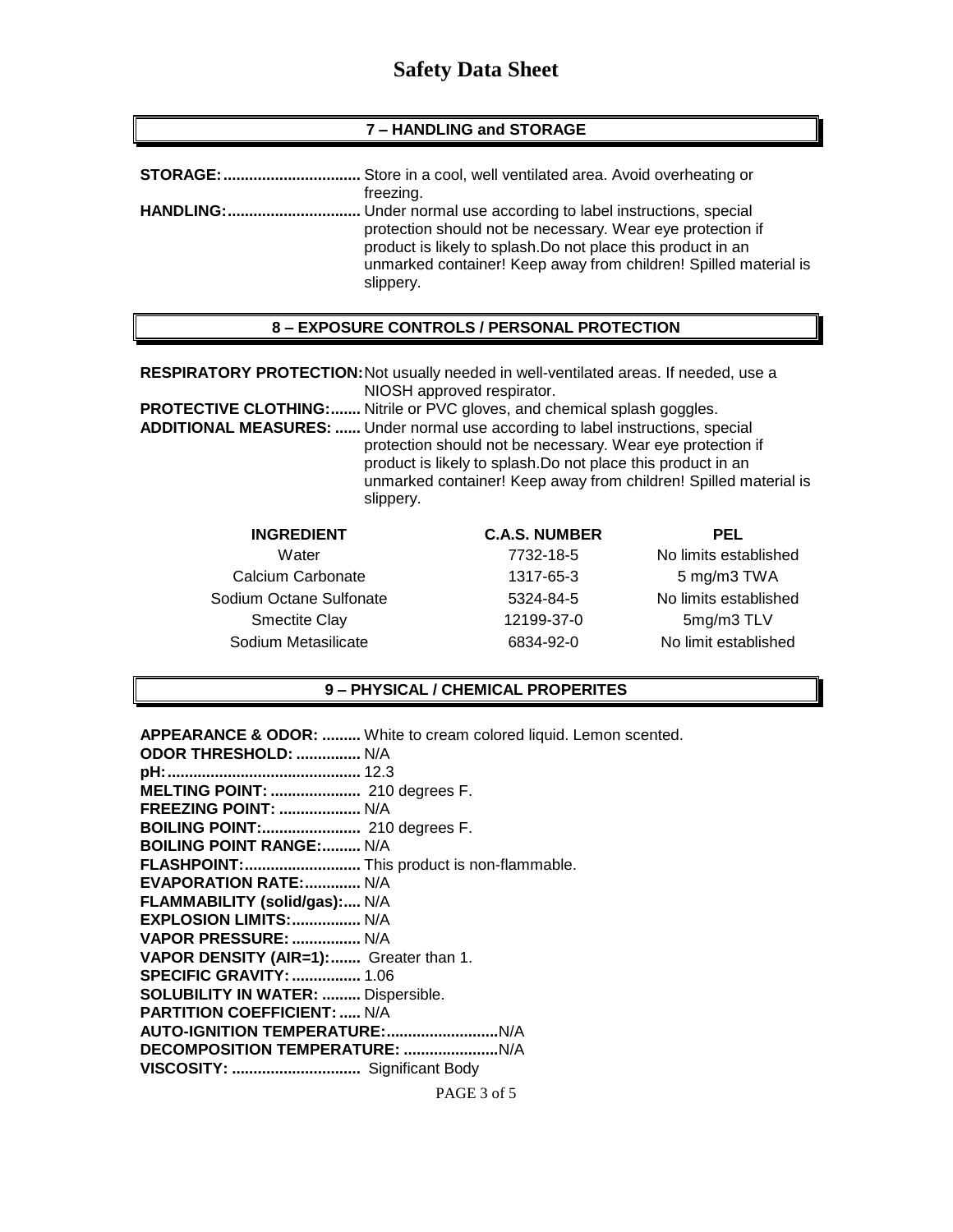# **10 – STABILITY and REACTIVITY**

**STABILITY:...............................** Stable under normal conditions. HAZARDOUS DECOMP.: ......... This product not known to polymerize. **INCOMPATIBILITY:..................** Do not mix with other chemicals.

# **11 – TOXICOLOGICAL INFORMATION**

**ROUTE(S) OF ENTRY:.............** Ingestion. Not likely to be inhaled in dangerous amounts. **LISTED CARCINOGEN: ...........** None over 0.1%. **MEDICAL CONDITION AGGRAVATED:..................**May aggravate pre-existing dermatitis. **INHALATION:............................** Not likely to be inhaled in hazardous amounts. Maintain adequate ventilation in the work area. **INGESTION:..............................** This material can cause irritation or damage to stomach and esophagus. **EYES:........................................** May cause severe eye irritation or burns. **SKIN (DERMAL): ......................** This product may cause irritation or redness of the skin. **ACUTE TOXICITY\* (ORAL):…… ............................. ACUTE TOXICITY\* (DERMAL):.. ............................. ACUTE TOXCITY\* (INHALATION):..........................**

**\***Determined using the additivity formula for mixtures (GHS Purple Book, 3.1.3.6)

**12 – ECOLOGICAL INFORMATION**

# **ENVIRONMENTAL FATE AND DISTRIBUTION:** N/A

# **13 –DISPOSAL CONSIDERATIONS**

**WASTE DISPOSAL: .................** As recommended by local, state and federal authorities.

# **14 – TRANSPORTATION INFORMATION**

**PROPER SHIPPING NAME:.....** Not D.O.T. regulated. **HAZARD CLASS:...................... UN/NA NUMBER: ..................... PACKAGING GROUP :.............**

# **15 - REGULATIONS**

Contents of this MSDS comply with the OSHA Hazard Communication Standard 29CFR 1910.1200

PAGE 4 of 5